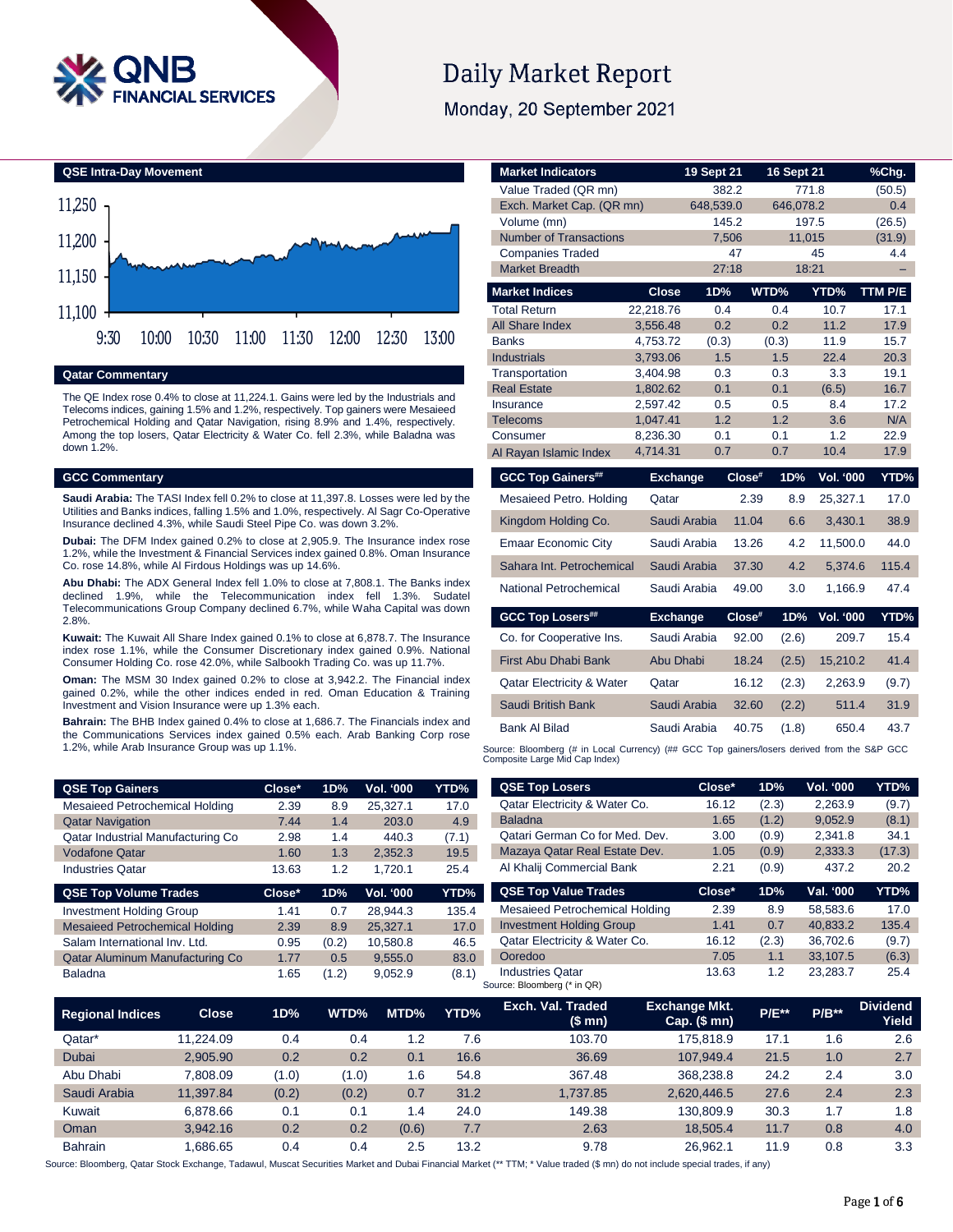#### **Qatar Market Commentary**

- The QE Index rose 0.4% to close at 11,224.1. The Industrials and Telecoms indices led the gains. The index rose on the back of buying support from GCC and foreign shareholders despite selling pressure from Qatari and Arab shareholders.
- Mesaieed Petrochemical Holding and Qatar Navigation were the top gainers, rising 8.9% and 1.4%, respectively. Among the top losers, Qatar Electricity & Water Co. fell 2.3%, while Baladna was down 1.2%.
- Volume of shares traded on Sunday fell by 26.5% to 145.2mn from 197.5mn on Thursday. Further, as compared to the 30-day moving average of 179.3mn, volume for the day was 19.1% lower. Investment Holding Group and Mesaieed Petrochemical Holding were the most active stocks, contributing 19.9% and 17.4% to the total volume, respectively.

| <b>Overall Activity</b>        | Buy %*   | Sell %*  | Net (QR)         |
|--------------------------------|----------|----------|------------------|
| Qatari Individuals             | 41.68%   | 46.61%   | (18, 835, 117.0) |
| <b>Qatari Institutions</b>     | 31.29%   | 32.08%   | (3,026,819.9)    |
| Qatari                         | 72.96%   | 78.68%   | (21, 861, 936.9) |
| <b>GCC Individuals</b>         | 0.53%    | 0.24%    | 1,130,901.1      |
| <b>GCC</b> Institutions        | 4.66%    | 2.86%    | 6,889,950.0      |
| <b>GCC</b>                     | 5.20%    | 3.10%    | 8,020,851.2      |
| Arab Individuals               | 7.59%    | 7.85%    | (998, 467.8)     |
| <b>Arab Institutions</b>       | $0.00\%$ | $0.00\%$ |                  |
| Arab                           | 7.59%    | 7.85%    | (998, 467.8)     |
| <b>Foreigners Individuals</b>  | 3.76%    | 2.71%    | 4,020,056.5      |
| <b>Foreigners Institutions</b> | 10.50%   | 7.67%    | 10,819,497.1     |
| <b>Foreigners</b>              | 14.26%   | 10.38%   | 14,839,553.5     |

Source: Qatar Stock Exchange (\*as a % of traded value)

#### **News**

#### **Qatar**

- **Qatargas' CSP achieves processing milestone of 10,000 tons a day –** Common Sulfur Plant (CSP), which is located in Ras Laffan Industrial City and serves as one of the world's largest sulfur processing plants, has marked an important milestone in the plant's history. Operated by RLTO & Refining, CSP and the members of a multi-disciplinary team that manage its operations were able to reach in excess of 10,000 tons of sulfur processed per day as of August 2021. Sulfur is extracted in liquid form from natural gas that flows from the North Field into multiple gas plants based in Ras Laffan. CSP converts this liquid sulfur into solid granules for temporary storage and then ships it to markets around the world where it is used for fertilizer and other valuable products. The milestone of 10,000 tons per day is an especially important achievement since attaining this level of processing was mission-critical for various operators based in Ras Laffan. This achievement also highlights the exceptional skill and determination of CSP Operations and Maintenance teams to ensure the continued reliability of the plant in a highly complex operating environment. CSP was successful in expanding its operating scope to include additional sulfur generated from Barzan while managing the introduction of two new granulators with the support of the highly efficient and dedicated project, operations and contractors teams. (Qatar Tribune)
- **Ooredoo MD Sees Synergies of \$300mn-\$400mn Post-Hutchison Deal –** Ooredoo Group sees post-transaction synergies at an annual run rate of close to \$300mn to \$400mn, Managing Director Aziz Fakhroo told Bloomberg TV. Ooredoo's deal with CK Hutchison to redefine Indonesia telecom market and "really change" the profitability profile of Indosat. Expects Indosat looks to close the year profitably. Post-deal, Indosat is looking at "significant profit and therefore significant dividend for shareholders". New entity to have 25% market share, or over 100mn subscribers. Deal to help avoid telecom duplication and generate a lot of savings. Indosat looks to push ahead with assetlight strategy (Bloomberg)
- **Qatar's industrial production up 1.2% as mining output grows –** Qatar's industrial production in July rose 1.2% from June mostly due to a jump in the mining output, which includes oil and gas production. According to the Planning and Statistics Authority (PSA), the key Industrial Production Index stood at 100.3 points in July, down 6.3% from a year ago. The mining component of the index, which has a relative weightage of 83.6%, showed an increase of 1.2% MoM and a decline of 6.7% YoY. The MoM climb in mining output was driven by increased production of crude oil and natural gas, by 1.2%. However, production under the "other mining and quarrying" group showed a MoM decline of 5.2%. Qatar's manufacturing output — which has a relative weightage of 15.2% in the index — edged up in July, showing a 0.8% rise from June. PSA attributed this to fall in the manufacture of refined petroleum products by 12.3% and chemicals and chemical products by 1%. However, manufacturing output in six groups went down — printing and reproduction of recorded media by 17.8%, cement and other non-metallic mineral products by 8.7%, food products by 6.5%, basic metals by 6.1%, rubber and plastics products by 3.7% and beverages by 3.1%. The manufacturing component of the IPI in July showed a 4.1% decline when compared with that in the same month last year. The fall was driven mainly by decreased productions of beverages by 15.9%, refined petroleum products by 10.2%, food products by 6.7% and chemicals and chemical products by 5%. However, manufacturing output went up in three groups YoY cement and other non-metallic mineral products by 11.6%, rubber and plastics products by 9% and basic metals by 3.4%. Electricity output — which accounts for 0.7% of IPI — increased 16% in July MoM and fell 5.7% YoY. Similarly, water production (desalination), which carries a weightage of 0.5%, showed an increase of 2.4% MoM and a fall of 20.8% YoY. (Qatar Tribune)
- **QCB finds consumer, commercial delinquency on the decline in 2020 –** The consumer and commercial delinquency had declined YoY in 2020 despite Covid-19 induced lockdown in place for most part of the year, according to Qatar Central Bank (QCB). In its 2020 annual report, the QCB said the Qatar Credit Bureau reported that the consumer delinquency (more than 90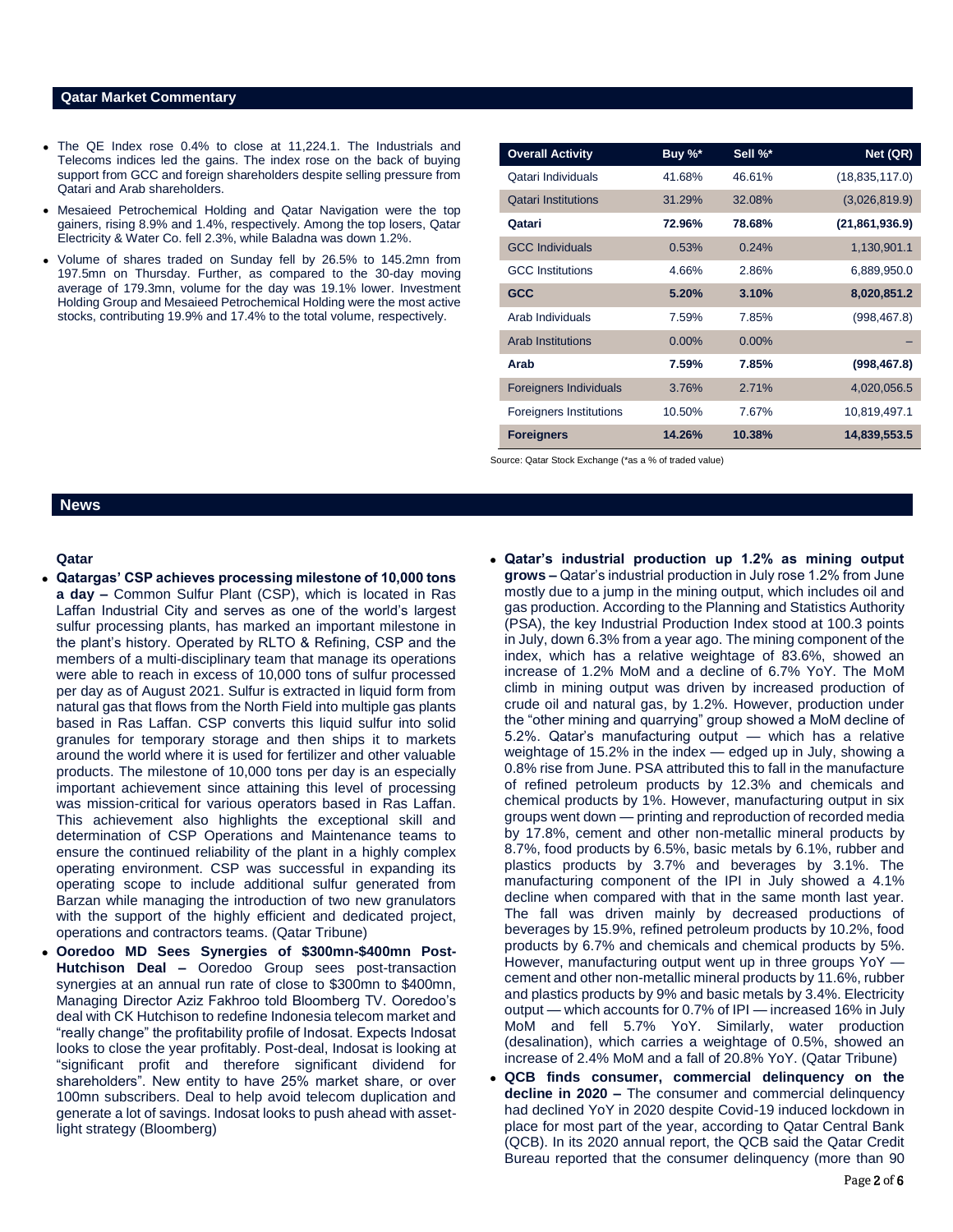days overdue) has decreased to 5.97% at the end of December 2020 compared to 6.14% the previous year. The consumer credit stood at QR253.33bn at the end of 2020 compared to QR253.53bn the previous year. In the case of commercial delinquency (more than 90 days overdue), the credit bureau reported that it had fallen to 4.75% at the end of December 2020 against 4.95% a year ago. The commercial credit (excluding governmental entities and firms not registered with the Ministry of Commerce and Industry) amounted to QR261.72bn, showing a YoY growth of 6.09% in 2020. Although 2020 witnessed the emergence of a unique set of challenges due to the Covid-19 pandemic, the QCB said the services of credit bureau continued without any disruption mainly due to its technology advancement and global standards. The bureau issued a total of 402,127 credit reports, of which 86% or 347,821 was consumer credit reports and the remaining 14% or 54,306 was commercial credit reports in 2020 compared to 461,313 (428,316 and 32,997) the previous year. The bureau had issued 369,408 credit reports (including 'dishonor cheque reports launched in September 2020) to member institutions in the review year. (Gulf-Times.com)

- **Qatar's inbound tourism bounces back –** The inbound tourism is witnessing strong demand as the country has started seeing strong inflow of tourists from neighboring countries. With arrival of tourists, the demand for rooms in hotels and resorts has also gone up, say tour and travel agents. "We are seeing surge of enquiries and bookings of hotels and resorts from tourists from neighboring countries such as Saudi Arabia and the UAE. Arrival of tourists has also increased the demand for other related services, especially activities such as scuba diving, kayaking, paddling and other outdoor leisure activities," Head of Rayan Travel & Tours, Zaheer Yousuf told The Peninsula. Easing of travel requirements and drastic fall in the COVID-19 cases due to high vaccination rate have instilled confidence among travelers," added Yousuf. One of the main factors behind increase in number of tourists is reopening of Saudi border and normalization of relations between Qatar and its neighbors. Members of many families were unable to meet their relatives in the past couple of years. With opening of borders many people from Saudi Arabia are coming to their relatives in Qatar, said Yousuf. (Peninsula Qatar)
- **Oxford Business Group marks return to Qatar with landmark 2022 report –** Oxford Business Group (OBG) has relaunched its operations in Qatar following a one-year break necessitated by the Covid-19 pandemic. Its on-the-ground team is once again being led by Country Director Izabela Kruk, who has been overseeing operations for OBG there since 2016. Kruk previously spearheaded the information-gathering process in several other regional markets covered by the group, including Saudi Arabia, Kuwait, and Bahrain, and additionally spent time leading OBG's teams in the field across Latin America and Asia. In a separate development, Kruk was also recently appointed GCC Sustainability director, a newly created role that she takes on in parallel and which reflects the added focus that OBG is giving to environmental, social, and governance (ESG) issues in its research at a time when business ethics and social responsibility are increasingly generating investor interest and shaping the global corporate agenda. She will now steer the compilation of research for the firm's forthcoming project 'The Report: Qatar 2022' and other related content. (Gulf-Times.com)
- **Microsoft's global partner Predica enters Qatar –** Ahead of Microsoft unveiling its new Data Centre in Doha, Microsoft's Partner Predica entered the Qatari market in anticipation of an increase in demand for world-class IT consultancy. Significant economic advances are expected for Qatar overall through foreign direct investments made by international businesses looking to expand their operations. Cloud technologies will enable

new global collaborations and increase business continuity as scalability delivers a new competitive edge across local markets and industries. The economic impact can already be observed with firms like Predica joining the Qatari market. Local feelings remain positive as hyper-scale cloud services begin to play a key role in unlocking economic value for the nation under Qatar's Vision 2030. Microsoft's Partner Predica's key services center around Azure specializations, for one of which it ranks within the top 10 consulting firms worldwide. The company provides consulting services in cloud applications, development operations, machine learning, data mining, cloud-based security, and cyber-resilience. (Peninsula Qatar)

 **Tarsheed helps reduce 400,000 tons carbon footprint –** The National Program for Conservation and Energy Efficiency (Tarsheed), run by Qatar General Electricity and Water Corporation (Kahramaa), has helped reduce about 289 gigawatt electricity and 32mn cubic meters of water last year. "We reduced about 400,000 tons carbon footprint during the period of study to make the country green following the sustainability goal of Qatar National Vision (QNV) 2030," said Head of Tarsheed Technology Section at Kahramaa Mohamad Khalid Al Sharshini. (Peninsula Qatar)

### **International**

- **US Treasury's Yellen: Debt default would 'permanently' weaken America –** US Treasury Secretary Janet Yellen issued a fresh plea for Congress to raise the federal debt ceiling on Sunday, arguing a default on US debt would trigger a historic financial crisis. In a Wall Street Journal opinion piece, Yellen said that the crisis triggered by a default would compound the damage from the continuing coronavirus pandemic, roiling markets and plunging the US economy back into recession at the cost of millions of jobs and a lasting hike in interest rates. "We would emerge from this crisis a permanently weaker nation," Yellen said, noting that US creditworthiness has been a strategic advantage. Yellen did not offer a new timeline for a possible default, but described economic damage that would fall on consumers through higher borrowing costs and lower asset prices. She has said previously that a default could come during October when the Treasury exhausts its cash reserves and extraordinary borrowing capacity under the \$28.4tn debt limit. "We can borrow more cheaply than almost any other country, and defaulting would jeopardize this enviable fiscal position. It would also make America a more expensive place to live, as the higher cost of borrowing would fall on consumers," Yellen wrote. "Mortgage payments, car loans, credit card bills—everything that is purchased with credit would be costlier after default." Republicans have refused to support raising or suspending the \$28.4 billion. US Senator Bill Cassidy from Louisiana said earlier on NBC's "Meet the Press" program that Democrats want to increase the borrowing cap to fund trillions of dollars in "Democratic wish list" spending. Yellen argued the debt ceiling is about paying for past spending obligations, and said waiting too long to lift the debt ceiling can still cause damage, citing a 2011 debt ceiling crisis that pushed the federal government to the brink of default that prompted a credit rating downgrade. (Reuters)
- **CBI: UK set for most widespread pay rises in over a decade –** More British employers are planning pay rises than at any time since the global financial crisis as they struggle to recruit staff following the coronavirus pandemic and Brexit, data from the Confederation of British Industry showed on Monday. The CBI said 44% of businesses intended to raise pay in line with inflation and 24% planned above-inflation pay rises, the highest combined percentage since it started surveying businesses about this in 2009. "Pay intentions are rising across the board as firms reopen and the economy recovers," Matthew Percival, the CBI's director of skills and inclusion said. However, he warned that businesses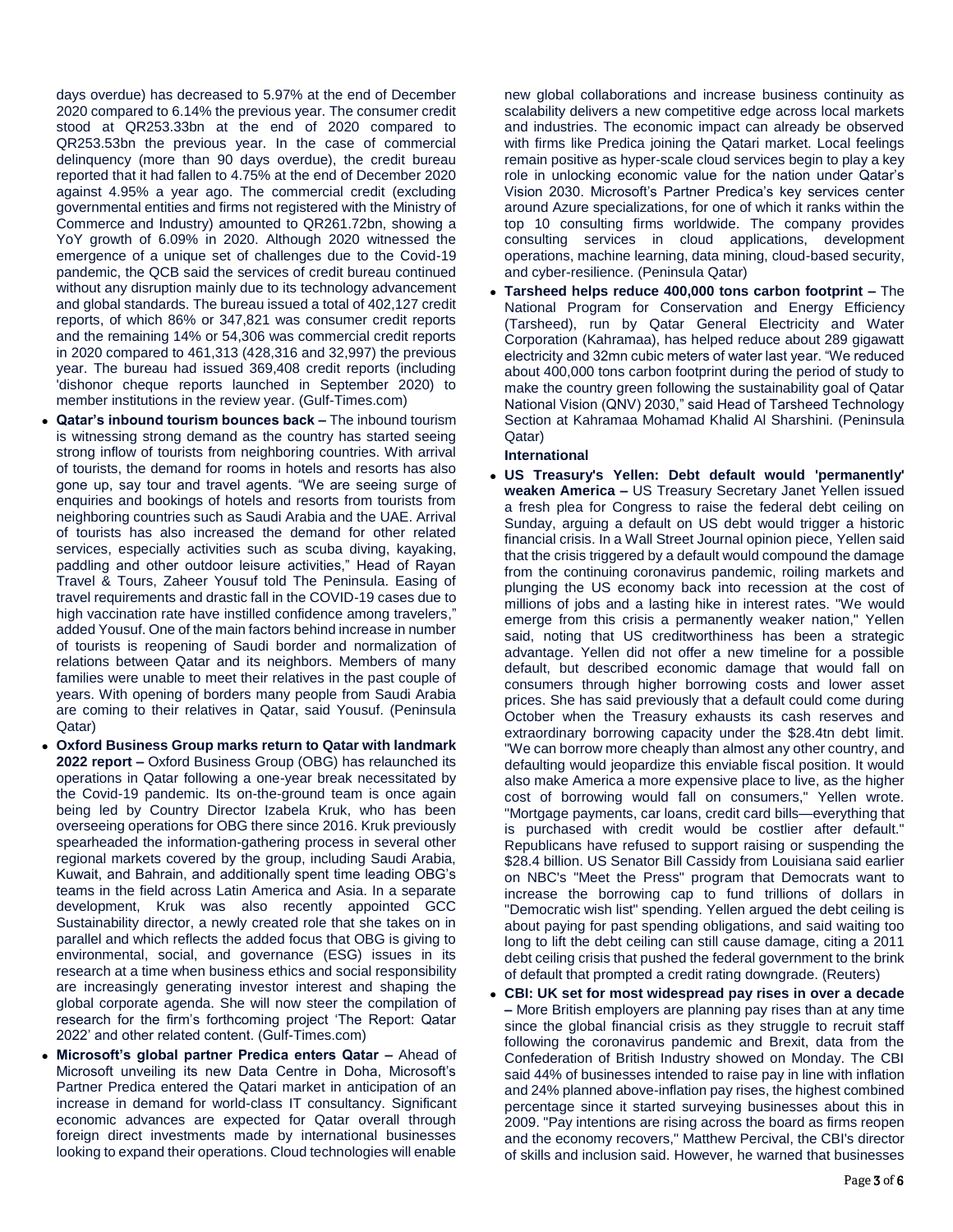were likely to pass on higher wage bills to their customers unless productivity improved, especially as many also needed to repay loans taken out last year during the pandemic. The prospect of higher prices is likely to concern the Bank of England as its policymakers meet this week. The BoE expects a short-term rise in inflation due to higher oil prices and supply-chain bottlenecks, but so far has said it does not expect lasting inflationary pressure from the job market. Just over three quarters of the 422 firms polled by the CBI and recruiters Pertemps Network in late August said labor shortages were hurting competitiveness, the highest proportion in over five years. The CBI renewed its call for the government to ease post-Brexit visa restrictions on European Union workers with in-demand skills. Separately, manufacturing trade body Make UK said its members were seeing the fastest output growth in more than 30 years and expected output to return to pre-pandemic levels by the end of 2022, sooner than previously forecast. "Growth prospects continue to accelerate for manufacturers as economies at home and abroad continue to open up. However, supply chain shortages and the rapidly escalating increase in shipping costs are threatening to put roadblocks on the road to faster growth," Make UK chief executive Stephen Phipson said. Make UK also criticized a recent government decision to raise employers' social security contributions. (Reuters)

### **Regional**

- **SABIC, ExxonMobil JV in US preparing for initial startup –** Saudi Basic Industries, the world's fourth-biggest petrochemicals firm, said on Sunday its joint venture project with ExxonMobil in the US Gulf Coast has started commissioning activities and preparing for an initial startup. The project includes the establishment of an ethylene production unit with annual capacity of about 1.8mn tons, which will feed two polyethylene units and a monoethylene glycol unit, it said in a statement. SABIC expects that this project will have a positive impact on its consolidated financial statements after the commercial operation begins. It supports SABIC's strategy to diversify its feedstock sources and strength its petrochemical manufacturing presence in North America for a wide range of products, it said. (Reuters)
- **Algosaibi family looks to rebuild after \$7.5bn debt deal –** The Algosaibi family is keeping most of their company's operating businesses as part of a deal with creditors and will eventually look to restore them by going back to the credit market, according to Simon Charlton, the Saudi conglomerate's chief restructuring officer. "Clearly we need to go through the restructuring, there are various steps we need to undertake to meet our obligations under the agreement," Charlton said in an interview Sunday with Bloomberg Television. (Bloomberg)
- **Alkhorayef, Veolia win SR358mn contract in Riyadh –** Consortium of Alkhorayef Water & Power Technologies and Veolia win contract of SR358mn for the operation and maintenance of water and environmental treatment services in Riyadh region from National Water Co. (Bloomberg)
- **Saudi digital payment solutions startup, CashIn, gets SR6mn in funding –** Saudi financial technology startup CashIn has raised SR6mn in its latest funding round, as the industry grows bigger due to evolving consumer habits. The startup provides digital payment solutions, virtual points of sale, and other payment features to businesses who are looking to manage sales in an integrated platform. It comes as a new e-invoicing rule in the Kingdom is set to be implemented, with CashIn partnering with the government sector to fully comply with it, the startup said in a statement. "The Kingdom of Saudi Arabia is undergoing rapid growth in the FinTech and technology sectors in comparison to other countries, and we are keen on CashIn to adapt to these fast-paced changes in parallel with Saudi's 2030 vision," its chief executive officer Omar Al-Rammah said. (Zawya)
- **UAE economy minister to visit Britain seeking trade deal –** The UAE economy minister will lead a high-level delegation to Britain this week, the ministry said on Sunday, as the Gulf state seeks to deepen trade ties. Abdulla Bin Touq Al Marri and the delegation will meet British ministers, officials and representatives from the private sector to discuss recently announced UAE economic policies. One of those policies includes the UAE seeking to seal what it calls a comprehensive economic agreement covering trade and foreign investment with Britain and seven other countries. (Reuters)
- **UAE's Gargash Group acquires Deem Finance –** UAE-based conglomerate Gargash Group has acquired financial services provider Deem Finance. The company, which has businesses in automotive, real estate and non-banking financial services sectors, said the acquisition will enhance its offerings. "This is a transformational transaction that will allow us to reimagine financial services in a way that the success of our brands is aligned with the financial success of our customers," said Shehab Gargash, managing director and group CEO of Gargash Group. The company has a strong presence in the non-banking financial services sector for 23 years through Daman Investments, which offers services including asset management, securities brokerage and wealth management. (Zawya)
- **UAE Central Bank publishes report on emergent COVID-19 financial sector risks –** The Central Bank of the UAE (CBUAE) has published the 'Typologies in the Financial Sector' report, produced by the Supervisory Authorities Sub-Committee, which is chaired by CBUAE. The Supervisory Authorities Sub-Committee includes Abu Dhabi Global Market and Dubai Financial Services Authority, the Executive Office for Anti-Money Laundering and Countering the Financing of Terrorism (AML/CFT), and the UAE Financial Intelligence Unit (FIU). The report aims to identify and raise awareness of the emerging risks in the financial sector and enable the concerned supervisory authorities and Financial Institutions (FIs) to remain vigilant and address these risks in a timely manner. The typology report detects the most common risks among FIs and best practices to face them. A pilot group of FIs was selected to identify the unique risks prevalent in the sector and exacerbated by the COVID-19 pandemic. (Zawya)
- **Retail boost: 81% of UAE's young consumer's eager to go back shopping again –** UAE businesses are likely to get a shot in the arm as many consumers are now eager to go back to their old spending ways, findings of a new study by digital experience software firm Sitecore suggest. Among the young respondents (aged 25-34), 81% said they are ready to embrace pre-pandemic shopping, travel and holiday experiences. The majority (76%) also said they are currently planning "the trip of a lifetime", while 68% are now more spontaneous, more social and enjoying life more. Consumers around the world changed their spending habits in the face of the COVID-19 pandemic last year. People retreated to their homes and shopping shifted online, leaving brick-and-mortar stores struggling to stay open. (Zawya)
- **Apartment prices to rise in Dubai as supply of villas, townhouses dwindle –** Dubai's apartments are poised to lead the next leg of property market recovery this year, as the supply of villas in the emirate is beginning to dwindle, an analyst said. Dubai's real estate has started to recover since prices bottomed out in November last year. But the positive performance has been dominated by single or detached homes, as well as row houses. Apartment sales, on the other hand, have been quite slower to recover. The trend is expected to shift over the short term, especially since Dubai is set to welcome tens of thousands of visitors every month starting October, and new villa listings are slowing down. (Zawya)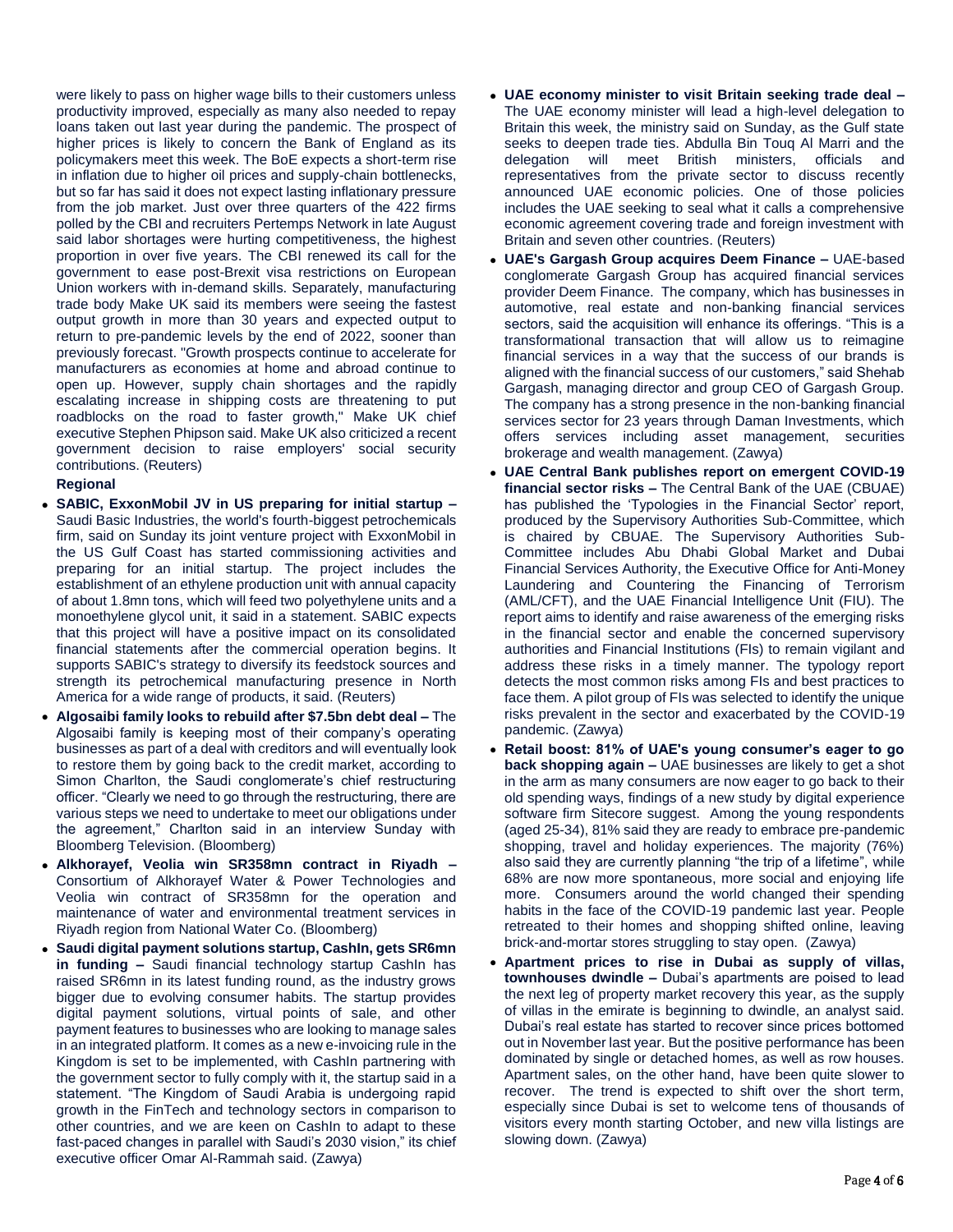- **Dragon Oil of Dubai plans deals to help double output by 2026 –** Dragon Oil may acquire crude or natural-gas fields over the next two years to roughly double the Dubai producer's output to 300,000 bpd by 2026. The energy firm is evaluating assets, particularly in Malaysia, Chief Executive Officer Ali Al Jarwan said in an interview at the company's Dubai headquarters on Sunday. "We will buy something," he said. This year's production is set to be about 160,000 bpd, the CEO said. Oil producers are benefiting from a surge in crude prices this year as global energy demand bounces back from the coronavirus pandemic. Brent crude has gained about 45% in 2021, boosting corporate profits and dividends. Dragon, ultimately owned by the Dubai government, operates in Turkmenistan and Egypt and is also looking to increase output in Iraq. (Bloomberg)
- **Abu Dhabi's state holding firm ADQ hires more bankers as it steps up deal making –** Abu Dhabi's \$110bn state holding company ADQ has hired scores of investment bankers from Western banks in the past year as it accelerates deal making in the UAE and overseas, three sources familiar with the matter said. ADQ, the emirate's third-largest sovereign wealth fund, has hired bankers from mostly foreign banks and investment management firms in recent months, the sources said, boosting its cadre which already had over 20 former executives from Mubadala, another large state investment firm. "ADQ is very active. They were 20 last years they are now 120," according to a senior investment banker who spoke on condition of anonymity due to commercial sensitivities.
- **Ahli United Kuwait to redeem 2016 AT1 Sukuk on October 25 –** Kuwait unit of Bahraini lender gives irrevocable redemption notice to holders of \$200mn AT1 Sukuk issued in 2016. The company has \$160.8mn of certificates currently outstanding. (Bloomberg)